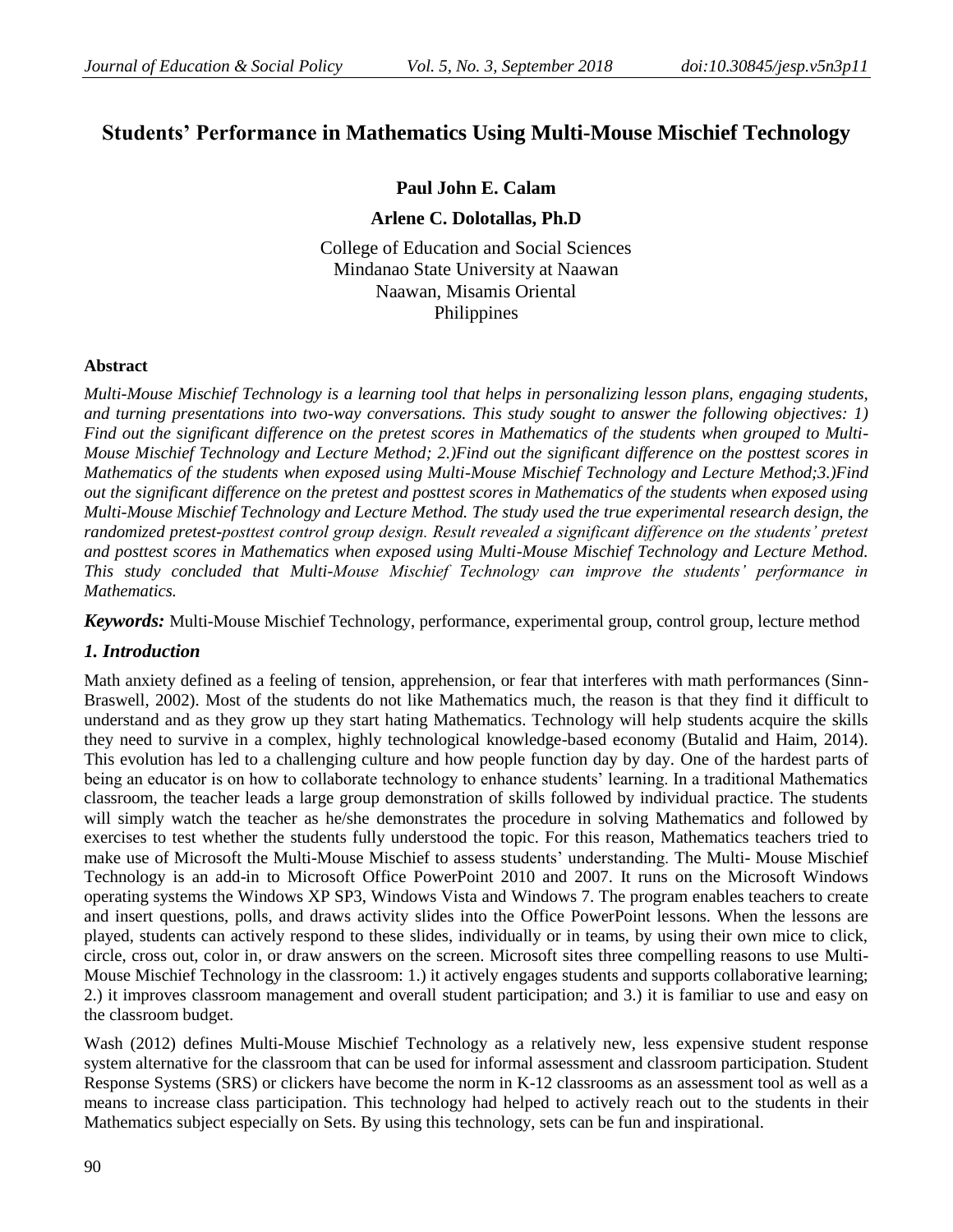It is the teachers' power to cleverly use technology to stimulate student curiosity about Mathematics and maximize their performance (Nguyen, 2010).

# *2. Methodology*

The participants of this study were the seventy-eight (78) grade 9 students of Libertad National High School, Libertad, Misamis Oriental, Philippines. The study utilized the true experimental research design, the randomized pretest-posttest control group design. Two (2) groups are involved in the stud, thirty-nine (39) students were exposed using Multi-Mouse Mischief Technology and the thirty-nine (39) students exposed using lecture method respectively. The performance of the students was measured through pretest and posttest. The pretest and posttest questionnaires were composed of thirty (30) items multiple choices.

## *3. Results and Discussion*

Table 1 shows the t-test result showing the pretest scores of the two groups. It reveals no significant difference on the students' pretest scores in Mathematics when grouped to Multi-Mouse Mischief Technology and Lecture Method since their mean difference is 0.846154with t-value of 1.78 and p-value of 0.0791 which is greater than the p-value of 0.05 and that leads to the non-rejection of the null hypothesis. This signifies that the pretest scores of both groups do not differ with each other. It means that the prior knowledge of both groups is equal. Performance assessment is the process of measuring the terminal behaviors of the students at the end of instruction. It is the job of the teacher to measure whether the students have acquired the component concepts, as on achievement, before proceeding with the instruction which arranges these concepts in proper relationship for the learning of the principles (Sharma and Neetu, 2011).

| Variable                                         | Mean score | Mean difference | t-value | n-value | <b>Remarks</b>  |
|--------------------------------------------------|------------|-----------------|---------|---------|-----------------|
| <b>Pretest</b>                                   |            |                 |         |         |                 |
| <b>Multi-Mouse Mischief</b><br><b>Technology</b> | 7.38       |                 |         |         |                 |
|                                                  |            | 0.846154        | 1.78    | .0791   | Not Significant |
| <b>Lecture Method</b>                            | 6.54       |                 |         |         |                 |

|  |  |  | Table 1.T-test result showing the difference on the pretest scores of the two groups |  |  |
|--|--|--|--------------------------------------------------------------------------------------|--|--|
|  |  |  |                                                                                      |  |  |

*With 0.05 level of significance*

Table 2 presents the t-test result showing the posttest scores of the two groups. The analysis reveals a significant difference on the students' posttest scores when exposed using Multi-Mouse Mischief Technology and Lecture Method since their mean difference is 6.564103 with t-value of 7.74 and p-value of 1.23X10<sup>-10</sup> which is lesser than the p-value of 0.0 and that leads to the rejection of the null hypothesis. Through the Multi-Mouse Mischief Technology as the base of interactive media application, expected the participation in learning Mathematics, students' ability to solve problems, and the results of student learning achievement are expected to be increased (Wash, 2012). This means that the group exposed using Multi-Mouse Mischief Technology is significantly increased their understanding and provided a life-long learning. Omrod (2004) believes that students' selfdetermination and self-regulation are more likely intrinsically motivated when they have a sense of selfdetermination, when they believe that they have some choice and control regarding the things they does and the directions their lives take.

**Table 2.T-test result showing the difference on the posttest scores of the two groups**

| Variable                               | Mean score 1 | Mean difference |      | t-value   p-value | <b>Remarks</b> |
|----------------------------------------|--------------|-----------------|------|-------------------|----------------|
| <b>Posttest</b>                        |              |                 |      |                   |                |
| <b>Multi-Mouse Mischief Technology</b> | 20.33        |                 |      |                   |                |
|                                        |              | 6.564103        | 7.74 | $1.23X10^{-10}$   | Significant    |
| <b>Lecture Method</b>                  | 13.77        |                 |      |                   |                |

 *With 0.05 level of significance\**

Table 3 displays the paired t-test result showing the pretest and posttest scores of the two groups. It reveals a significant difference on the students 'pretest and posttest scores when exposed using Multi-Mouse Mischief Technology and Lecture Method since their t-values are  $-26.88$  and  $-10.37$  and p-values of  $2.48X10^{-26}$  and  $1.24X10^{-12}$  and that leads to the rejection of the null hypothesis. Multi-Mouse Mischief Technology has fostered a greater interaction among the students, encourages participation and teamwork, while adding fun to the activities. It increases motivation and at the same time teacher enjoys a greater control over the management of the class.